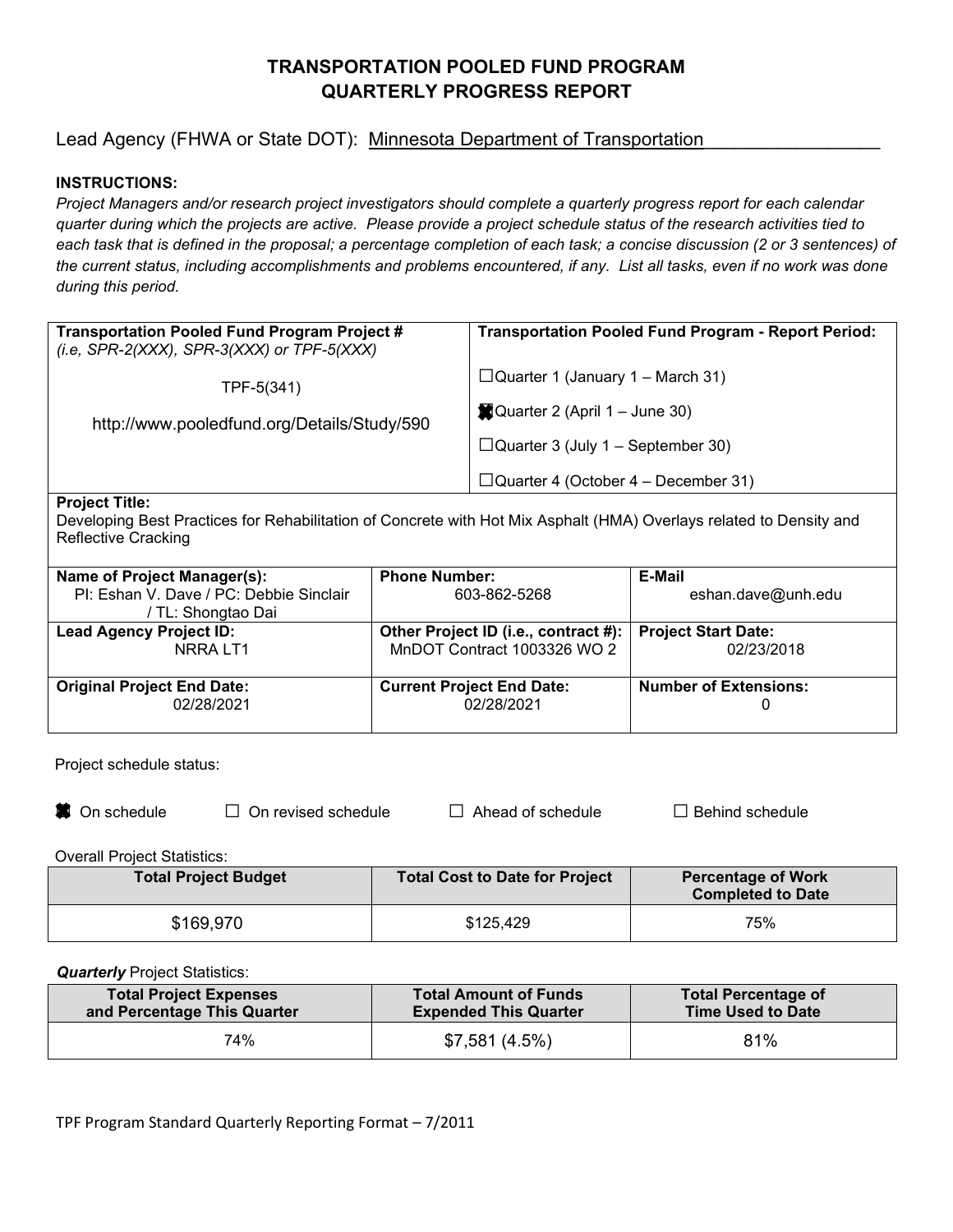#### **Project Description**:

Asphalt overlays are commonly used to rehabilitate deteriorated Portland Cement Concrete (PCC) pavements; however, mechanically or thermally-driven movements at joints and cracks in the underlying pavement usually lead to the development of reflective cracks in the overlay. The formation and propagation of reflection cracking is controlled by the mechanical properties of the asphalt and the condition of the overlaid pavement. The current state of practice for asphalt overlay design is policy oriented and is lacking an engineered design approach. There is need for establishing state of practice in design of overlays as well as for assessment of PCC pavement condition and recommending improvements to existing pavement prior to overlay construction. The objective of the proposed study is to develop a simple decision tree based tool for selecting suitable asphalt mixtures and overlay designs to prolong overlay lives by lowering reflective cracking and improving in-situ density. This research will leverage the current National Road Research Alliance (NRRA) effort of constructing, instrumenting, and monitoring twelve MnROAD test sections, laboratory performance tests on asphalt mixtures from the test sections, and past field performance data. The proposed tool will incorporate field performance data, performance modelling, and life cycle cost analysis to develop best practices for rehabilitation of PCC with asphalt overlays.

Maintenance and rehabilitation of existing roadways uses a significant portion of available transportation funding. It is imperative for agencies to use the most effective tools and approaches to provide the required level of service and long term performance within the available resources. This research will provide specific guidance on the best materials and techniques to use in the rehabilitation of concrete pavements with an asphalt overlay. Recommended guidance from this study will incorporate consideration of constructability (time and effort), performance over time, and life cycle and costbenefit analysis. It is anticipated that implementation of the tools and materials recommended from the results of this study will translate to savings in construction costs and time, improved serviceability of the roadways for users, and reduced life cycle costs.

**Progress this Quarter (includes meetings, work plan status, contract status, significant progress, etc.):** General: Three project presentations were giving during this quarter. A project update was given during NRRA's Pavement Workshop by Eshan Dave on June 3<sup>rd</sup>, 2020. A presentation for NRRA's Long Term Research Pays Off Series was given by Eshan Dave and Katie Haslett on June 16<sup>th</sup>, 2020. Eshan Dave also presented at the NRRA virtual state visit with Missouri on May 14th, 2020. UNH researchers received thermocouple data from a select number of test sections (Cell 984, 989 and 992), MnROAD weather station data, distress maps for all test sections taken on March 2020, IRI data from November 2019, and Pathway distress data collected monthly since time of construction to 2019. Specific progress for various study tasks is provided below.

**Task 1** Literature Review: This task is complete. Deliverable was approved by project TL on September 25th, 2018.

**Task 2** Gathering Past Performance Data and Laboratory Testing: This task is complete. Deliverable was approved by project TL on August 7<sup>th</sup>, 2019.

**Task 3** Mechanistic Analysis of HMA Overlay: This task is complete. Deliverable was approved by project TL on March 23rd 2020.

**Task 4** A large portion of this quarter was dedicated to completing Task-4. The task deliverable was initially submitted on April 28<sup>th</sup>, 2020 for feedback from the TAP. The deliverable was then revised and re-submitted on May 27<sup>th</sup>, 2020. A brief summary of significant results from this task deliverable and updated cracking performance broken down by lane are included in a subsequent section.

**Task 5** Developing Life and Performance Curves and Analysis of the Performance Monitoring: During this quarter, researchers have continued to perform a parametric evaluation of material properties on select MnROAD test sections; in addition, new finite element models of overlays with structures (3 lifts) and thicknesses other than those at MnROAD have been developed. In preparation to develop pavement performance curves, a TAP meeting was set up (June 25<sup>th</sup>, 2020) in order to receive feedback concerning what measures and types of performance curves would be most useful for agencies.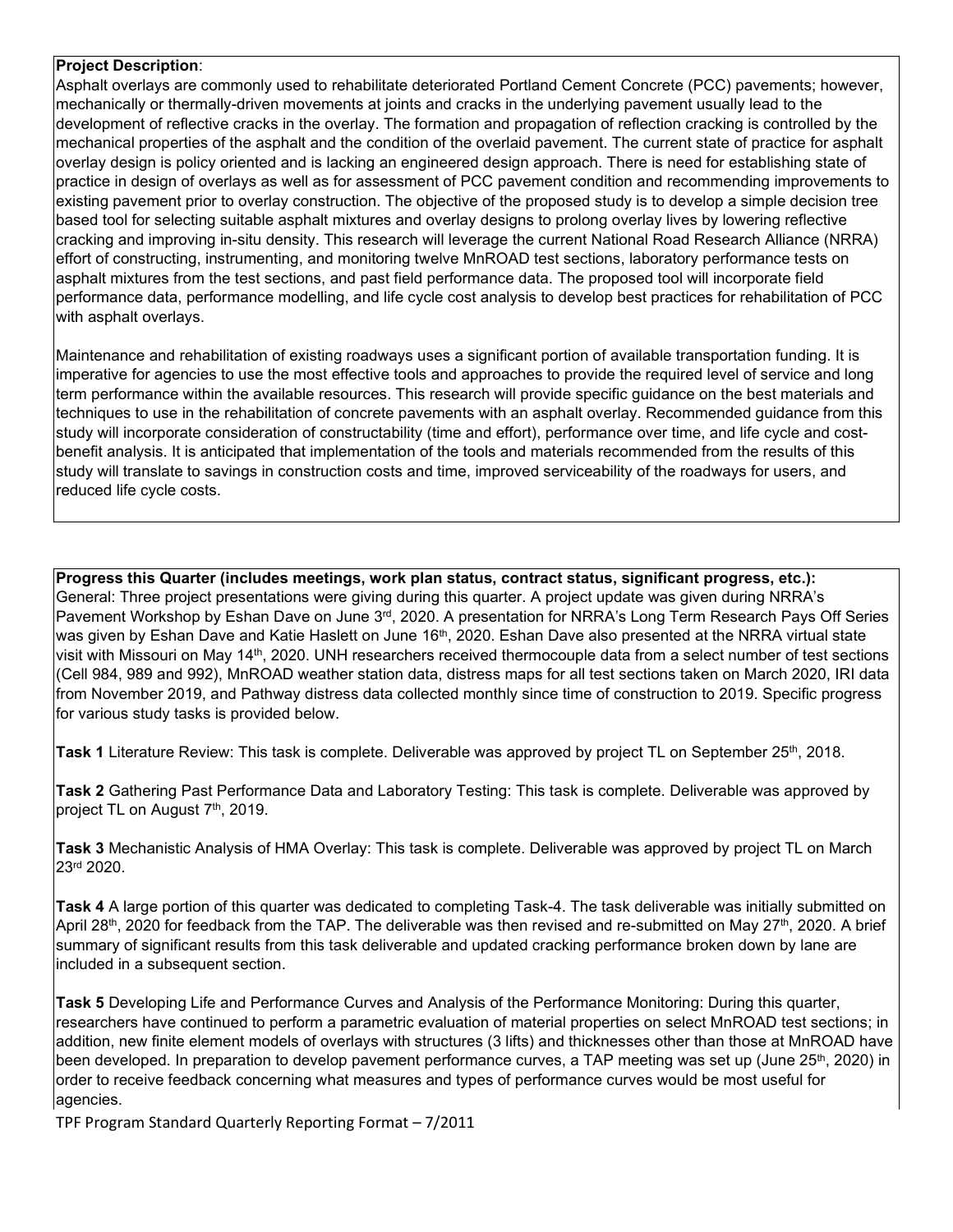A summary of the key suggestions and recommendations made by project TAP members is included below:

- Use finite element models to perform a thickness sensitivity analysis (in  $\frac{1}{2}$  inch increments) up to 6 inch AC overlay total thickness.
- Importance of considering existing concrete condition in the development of decision tree tool and selection of rehabilitation treatment. Load transfer efficiency (LTE) taken prior to overlay construction will primarily be used and supplemented with computation models simulating different LTE and voids under slabs.
- Interest in seeing an additional finite element model that considers SMA on top of concrete.
- Performance curves will be developed primarily in terms of serviceability (IRI) measurements where agencies can then convert curves to another metric such as PCI or SR.
- When performing the life cycle cost analysis (LCCA) for each scenario, cost data will be used from MnDOT database. However, a limited sensitivity analysis will be done where cost will be adjusted (10% and 20%) higher and lower to provide agencies with a range in expected cost per rehabilitation treatment type.
- Consideration of thickness constraints (clearance issues) and to pavement shoulder construction cost when applicable included.

**Task 6** Establish State of the Practice for PCC Condition: No progress to report.

**Task 7** Establishment of State of Practice for HMA Mixtures and Their Effects on Reflective Cracking: No progress to report.

#### **Anticipated work next quarter**:

Key activities that will be undertaken in the upcoming quarter are the following:

A continuous effort to complete the parametric evaluation using the finite element model will be undertaken. Specifically, during this quarter researchers will focus on simulating different load transfer efficiencies and slab stabilization scenarios. Finite element models will also be revised using the provided thermocouple data for Cells 984, 989 and 992, to simulate critical cooling events between 2017-2020 rather than using historical thermal loading critical event data.

Based on the results from finite element analysis, promising overlay designs (materials and thicknesses) will be analyzed using AASHTOWare PavementME software. Additionally, all 12 MnROAD sections will be rerun in PavementME using MnROAD specific climate input data (from MnROAD weather station) rather than the default closest location (Illinois). Results from these simulations will be used in the development of performance life curves and subsequently in a life cycle assessment (LCA) and life cycle cost analysis (LCCA) as part of Task 6 and 7. It is anticipated that during this quarter the majority of the LCCA computations will be performed, meanwhile the goal and scope of the LCA will be defined and life cycle inventory data collected.

#### **Significant Results:**

Task-4 summarized and compared field performance results in terms of distress surveys, density profiling systems (DPS) and field cores with an emphasis on monitoring in-situ density sections (Cell 988-991). After the submission of Task-4, researchers received updated field performance data in terms of distress survey maps and IRI. Figures 1 through 3 show the updated percentage of reflective cracking (%RC) reported in each test section by lane (Driving and passing) and the combine performance of the two lanes. The red dashed box highlights the four density sections.

In general, Cells 989 (1.75 inch, 12.5 mm (5% AV) and 2.25 inch HMA, 19 mm) and 990 (1.75 inch, 12.5 mm (3% AV) and 2.25 inch HMA, 19 mm) are the best performers among the density sections. It is interesting to note that Cell 989 and Cell 990 switch ranking depending on which lane is being compared (driving or passing), however the combined performance of both lanes is similar at this point in time. Load transfer efficiency (LTE) of Cell 990 was substantially lower (22%) in the driving lane compared to Cell 989 (55%). Meanwhile the LTE in the passing lanes were closer while Cell 989 still reported a slightly higher value (59%) compared to Cell 990 (52%).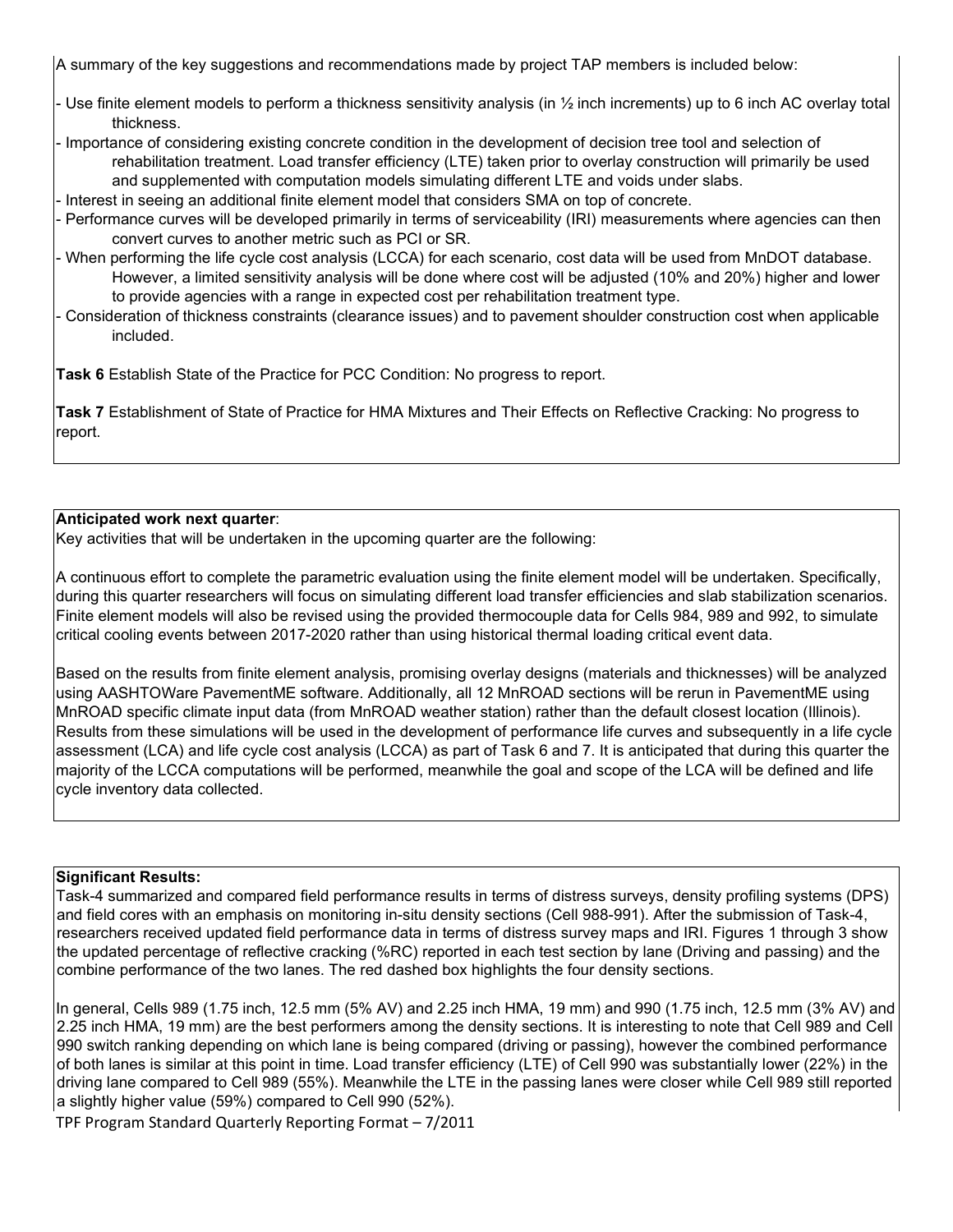Cell 991 (1.75 inch, 9.5 mm (4% AV) and 2.25 inch HMA, 19 mm) is clearly the worst performer among the four density test sections. Another noteworthy test section is Cell 987 (1.5 inch, 9.5 mm (4% AV) and 2. 5 inch HMA, 19 mm) which also had a total lift thickness of 4 inches (equivalent to density sections) but the individual lift thickness varied. Performance ranking of all test sections as of the most current distress survey shows Cell 987 as a promising alternative design to Cell 989 and Cell 990 as they are all ranked the top 3 test sections in Figures 1 through 3.



Figure 1: Percent reflective cracking by test section reported in driving lane only.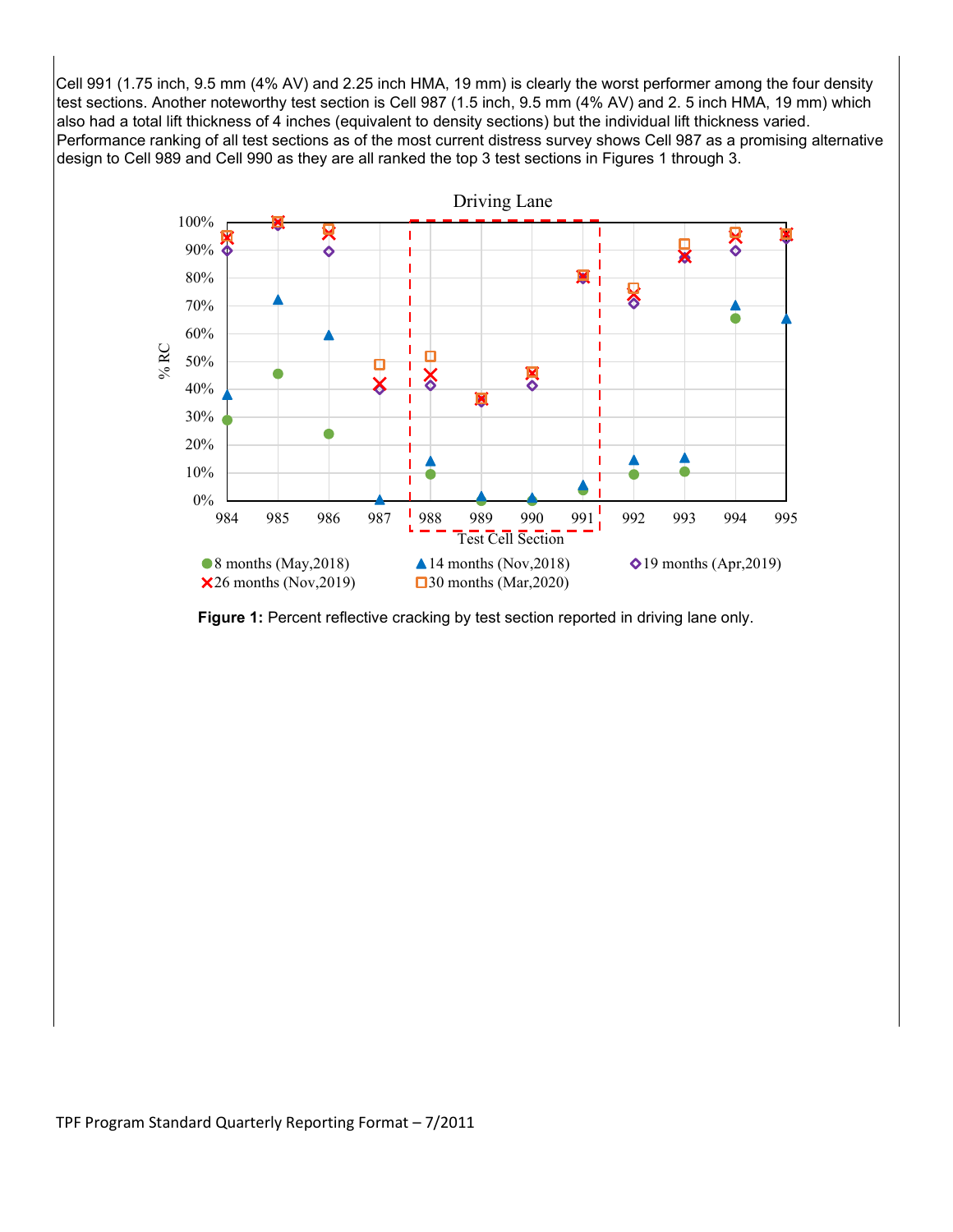

**Figure 2:** Percent reflective cracking by test section reported in passing lane only.



**Figure 3:** Percent reflective cracking by test section reported in both driving and passing lanes.

Researchers also received additional IRI measurements taken in November, 2019 (Figure 4). It should be emphasized that IRI measurements take in 2017 were prior to overlay construction and Cell 983 is the control test section (no asphalt overlay). It can be observed that Cell 994 does not experience a drop in IRI with the application of an asphalt overlay but rather IRI gradually increases over the past 2 years. This is due to the slab stabilization being performed using polyurethane compaction grouting and void filling prior to overlay construction. Pathway's distress data collected on a monthly basis since the time of construction was recently provided to the UNH research team. This data will be useful in